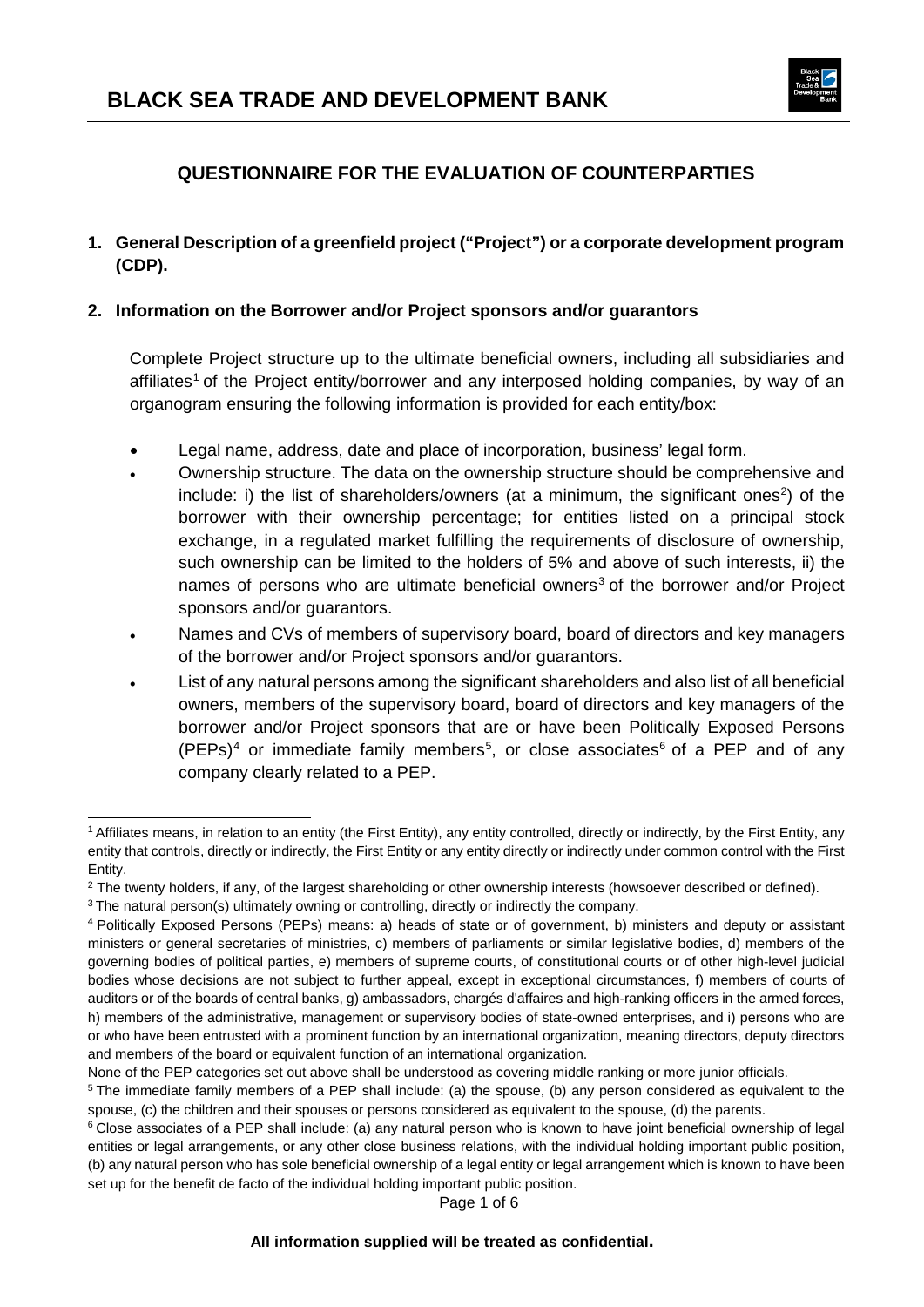

- Any suppliers of the borrower to be paid with Bank's financing, directly by the Bank or otherwise.
- Any third party repaying the loan.

Does the borrower, its parent or any of its subsidiaries or affiliates or guarantors or sponsors or shareholders/owners or any of its clients, customers or counterparties or persons exercising management or control over its affairs: reside, have activities in, trade with, is located in or organized under the laws of, or owned or controlled by the government of or a person located in or organized under the laws of, countries or territories (such as, but not limited to, Myanmar (Burma), Cuba, Iran, Syria, North Korea, Crimea or Sudan) appearing on any UN, EU, OFAC, UK or Swiss State Secretariat for Economic Affairs (SECO) sanctions list?

## **3. In case the proposed operation involves an intermediate entity, or a controlling entity established in a country different from the country where the operation is located (when applicable)**

1. Please outline the key business reasons that led to the selection of the Project's ownership/control structure<sup>[7](#page-1-0)</sup>.

Key business reasons for the selection of the specific Project's ownership/control structure, as above, might include (please indicate and elaborate as appropriate):

- (i) the desire to use a jurisdiction to attract capital from multiple sources;
- (ii) the need to consolidate assets across multiple jurisdictions,
- (iii) access to an investment protection treaty,
- (iv) the existence of stable legal systems which facilitate contract enforcement and registration of security;
- (v) the existence of clear laws regarding issues such as governance, liability and taxation;
- (vi) recognition of internationally accepted investment agreements, including shareholder agreements and put options, corporate forms that ensure limited liability of shareholders and instruments such as preferred shares;
- (vii) any other reason (please outline the reason).
- 2. If the ownership/control structure (including use of interposed intermediate/controlling entities) and/or overall arrangements for the Project (including special share rights, tax residences of entities in jurisdictions other than the one in which they are established or affiliate transactions,

<span id="page-1-0"></span><sup>-</sup><sup>7</sup> As per the Bank's Domiciliation of BSDTB's Counterparties Policy:

Ordinarily the Bank lends to, invests in, or guarantees obligations of, a "project entity" established in the country of operations where the operation so financed is located. In some cases, however, the borrower, investee or guaranteed entity will be an "intermediate entity" established in a country of operations different from the country of operations where the operation is located, or in a "third jurisdiction", i.e., a country or territory different from a country of operations.

In addition, a borrower, investee or guaranteed entity, wherever located, may be controlled by an entity, which "controlling entity" is established either in a country of operations or in a third jurisdiction. "Control" for this purpose means the power of an entity to govern the financial and operational policies / aspects of the entity of which it is a shareholder.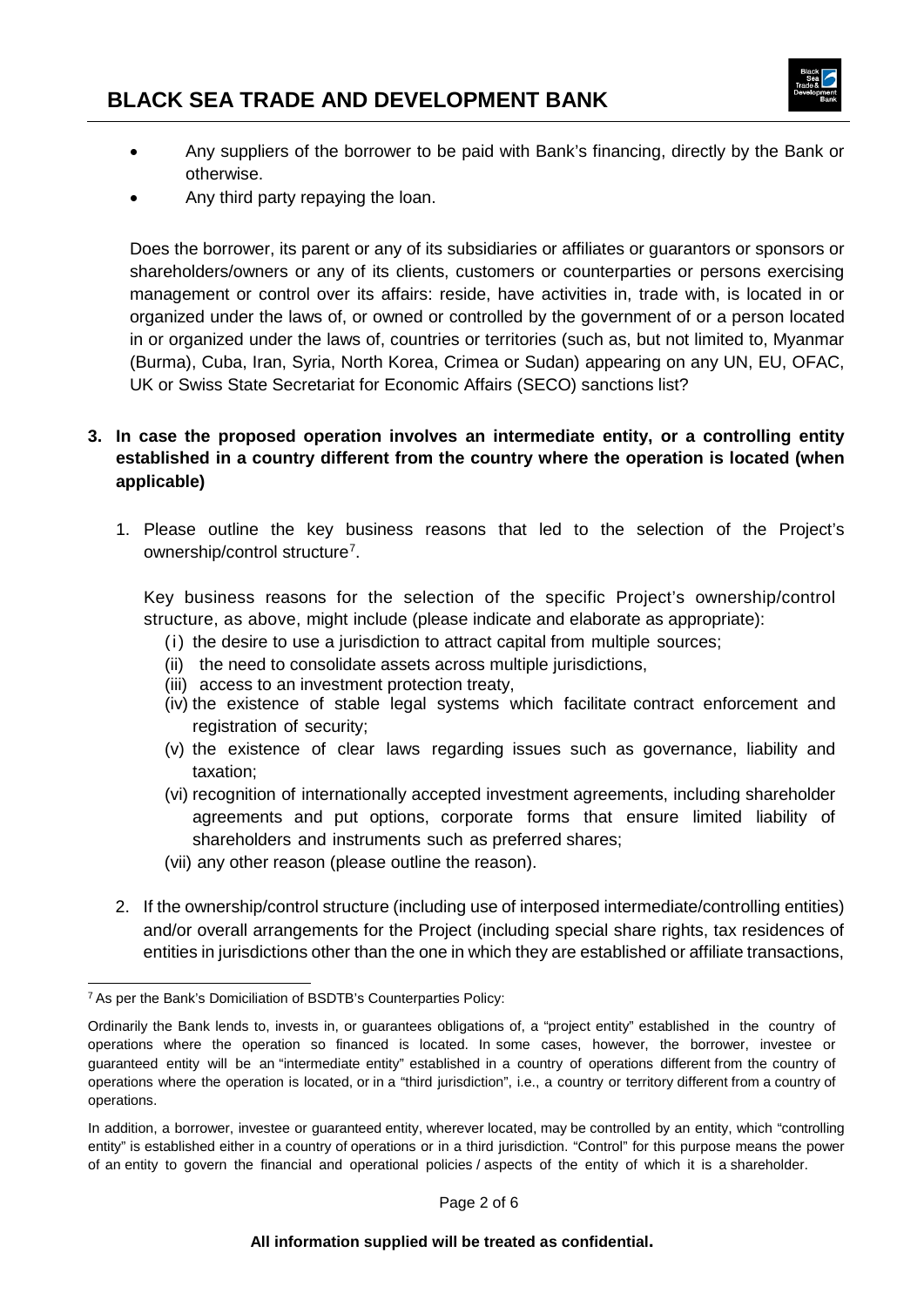

such as significant leasing arrangements) eliminate or reduce the occurrence of withholding or other taxes, please explain how that is accomplished (e.g. by allowing access to specific treaties etc).

3. If any intermediate/controlling company(-ies) is interposed in the Project structure, please indicate the substance (presence) that each such entity has in its established country (offices, business personnel, operational activity). In respect of such entity(-ies), please indicate if any specific tax exemptions, clearances or rulings have been obtained from local authorities relating to the structure, or if it has been party to any significant proceedings in respect of associated tax issues and the result thereof.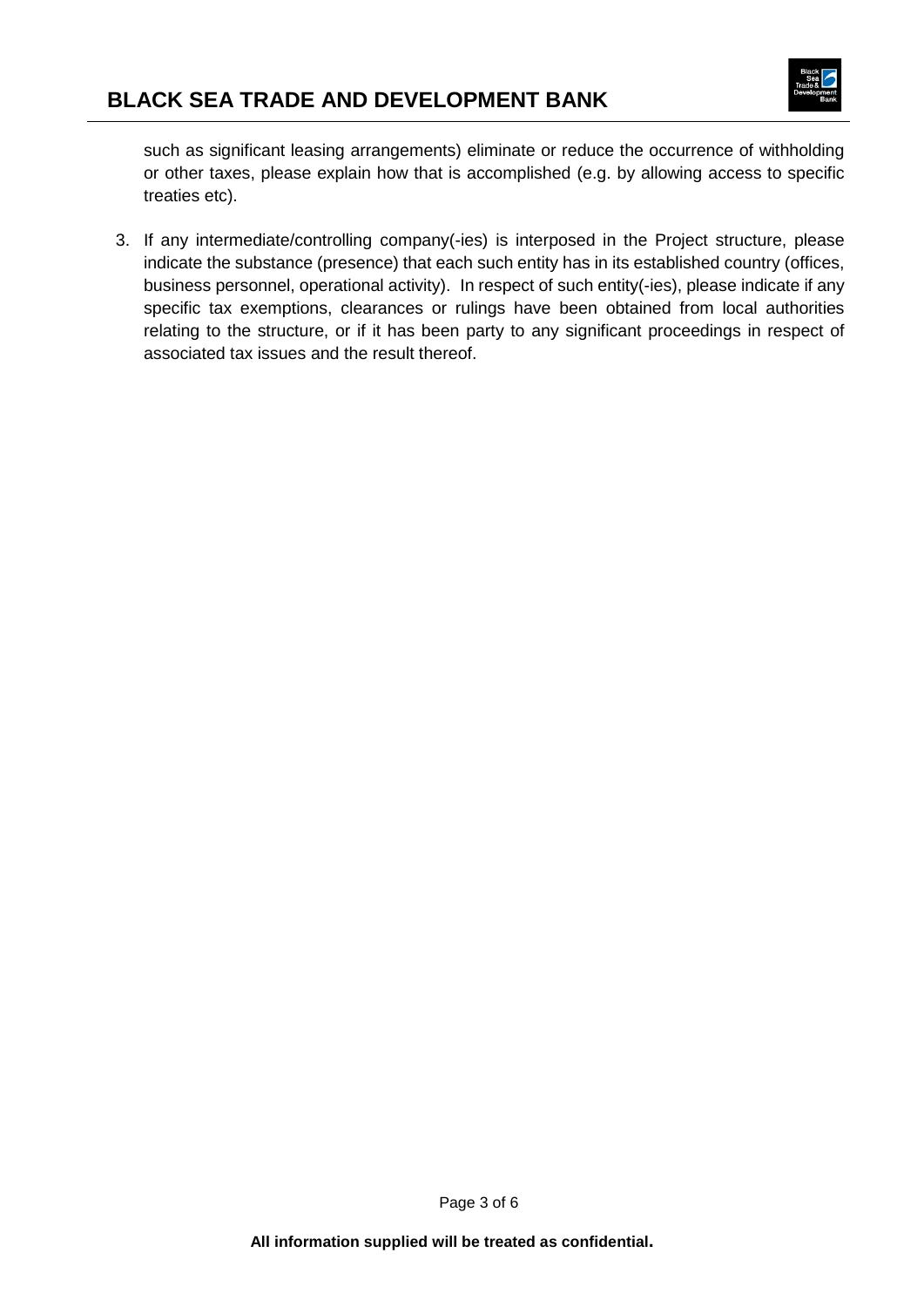

#### **4. Products and Services**

- A description of products and/or services production and distribution of which will constitute the major commercial activity of the borrower, including their use and application.
- A description of the production process and technologies to be used by the borrower to manufacture the products or provide services. Specify whether the production processes, equipment and technologies are tested and proven or represent innovations.

#### **5. Raw Materials**

- Provide information on the raw materials and other production inputs (electricity, heating, and telecommunications) that will be used by the borrower as well as on their availability.
- Include a description of transport logistics issues such as availability of transportation network, proximity and accessibility to transport infrastructure which is essential for an uninterrupted supply of raw materials and other production inputs to the borrower's production site.
- Analysis of costs related to production of products and/or provision of services and major factors that will influence the dynamics of costs during the life of the Project.

#### **6. Marketing Plan**

- Detailed research of the market on which the borrower will be operating.
- Definition of the market for the borrower's products or services and the market opportunities for the envisaged Project or the expansion of existing capacities of the borrower.
- Competition from the existing major players (both domestic producers and imports) and analysis of future competitive pressures that might present themselves during the life of the Project.
- Marketing strategy based on the analysis of any existing market opportunities, actual or potential competitive advantages of the borrower, and other factors. Please indicate whether distribution of products or services will include sales to related parties of the borrower and/or the sponsor and provide relevant details.
- Sales forecast of the borrower.

#### **7. Estimate of Total Costs of the Project or CDP.**

• Detailed estimate of all capital expenditures, related soft costs (Value Added Tax as well as other taxes, if relevant, to be paid in connection of procurement of goods and services related to the capital expenditures, import duties, costs of licenses, permits, consulting and legal fees, soil investigation, etc.) and investments in the working capital related to the Project or CDP.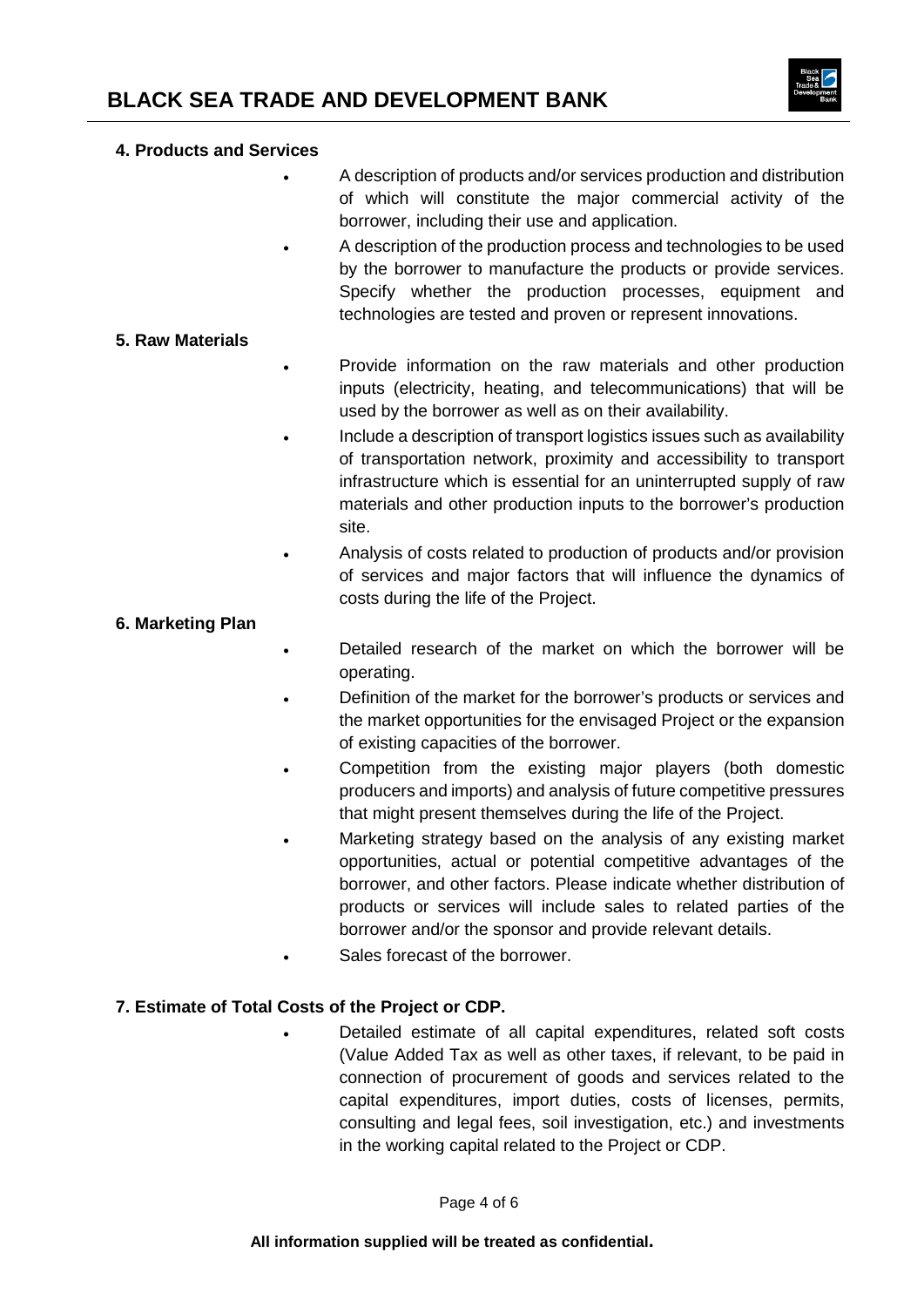# **BLACK SEA TRADE AND DEVELOPMENT BANK**



• If available at the time of submitting the proposal, information on suppliers of goods and services (general contractor, suppliers of equipment, etc.). Information on the procedures applied in the process of selecting and awarding contracts to the general contractor and suppliers of equipment. Information on any of the suppliers or contractors, which are related parties of the Borrower and/or Project Sponsors.

## **8. Implementation Schedule and major Milestones of the Project or CDP**

#### **9. Financing Plan**

• Information on sources of financing of Total Costs of the Project or CDP (equity of Project Sponsors, external debt financing, cash from operations of the Borrower, other).

#### **10. Financial Projections**

- Excel simulated balance sheet, income statement and cash from statement (cash flow statement prepared by the indirect method) of the Borrower for the period covering the life of the Project or during the suggested maturity of BSTDB's loan.
- Description and substantiation of all assumptions used in the financial projections.

#### **11. Historical Financial Statements**

IFRS or US GAAP audited financial statements of the Borrower and/or Project Sponsors for at least 2 last years.

# **12. Contact Details of representative of the Borrower or Project Sponsors authorized to conduct business with BSTDB.**

# **PREVENTION OF MARKET ABUSE (FOR LISTED ENTITIES ONLY)**

Are you providing herein any Inside Information<sup>[8](#page-4-0)</sup> to BSTDB?

#### **All information supplied will be treated as confidential.**

<span id="page-4-0"></span> <sup>8</sup> As per BSTDB's Policy on the Prevention of Market Abuse, **"Inside Information"** is defined as:

information, relating to: (a) BSTDB in its capacity as an Issuer; or (b) a (potential) client of BSTDB whose Financial Instruments are listed; or (c) an Issuer or Financial Instrument with which the Bank is dealing with or is interested in:

i. of a precise nature, which has not been made public, relating, directly or indirectly, to one or more issuers or to one or more Financial Instruments, and which, if it were made public, would be likely to have a significant effect on the prices of those Financial Instruments or on the price of related derivative Financial Instruments;

ii. in relation to commodity derivatives, information of a precise nature, which has not been made public, relating, directly or indirectly to one or more such derivatives or relating directly to the related spot commodity contract, if it were made public, would be likely to have a significant effect on the prices of such derivatives or related spot commodity contracts, and where this is information which is reasonably expected to be disclosed or is required to be disclosed;